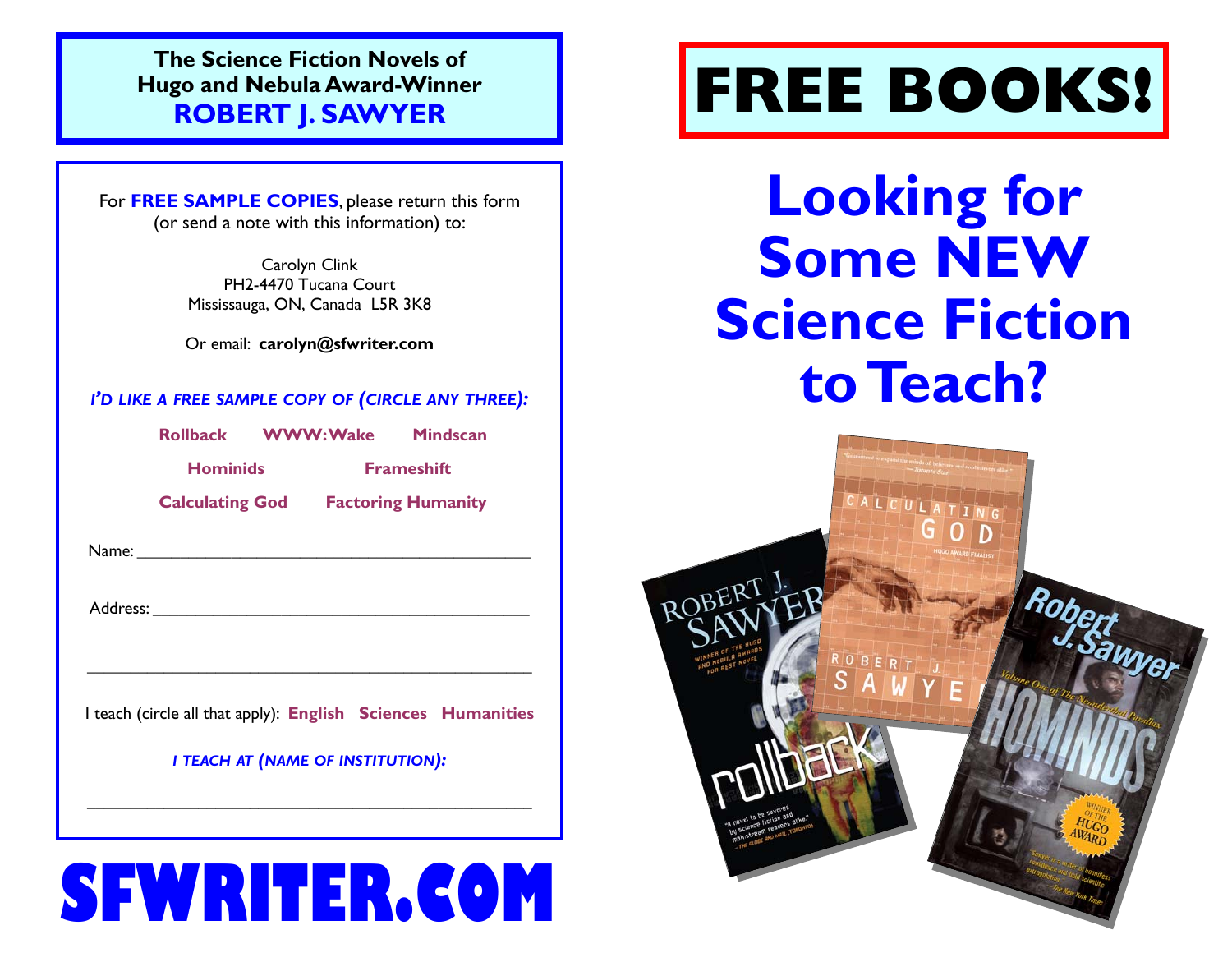# **Teaching the Novels of ROBERT J. SAWYER**

Science-fiction novels by **Hugo** and **Nebula**  Award-winner **ROBERT J. SAWYER** are taught in courses as diverse as Anthropology, Astronomy, Canadian Literature, English, History of Science, Philosophy, Posthumanism, Religion, Science Fiction, and Sociology.

His books are required reading at dozens of universities and colleges across the United States and Canada, including Johns Hopkins, Texas State, and the University of Calgary.

For **free review copies**, see back cover.

*"Factoring Humanity* was the best novel we read all year."

> *— Jennifer Infuso, student, Science Fiction course York University*

"My students love Sawyer's books."

*— David DeGraff, Ph.D. Department of Physics and Astronomy Alfred University, Alfred, NY* 

"Informal advice to instructors offering our SF-fantasy course for the first time points to Robert J. Sawyer's work as new, interesting, and most teachable. By merging science and literature, his hard SF appeals to both English students and those from other disciplines who take SF as a breadth course and for enjoyment."

> *— Ian Lancashire, Ph.D. Department of English University of Toronto*



# **FACTORING HUMANITY**

**Hugo Finalist!** 

- **Included on The Ottawa Citizen's list of the year's ten best novels of any type by writers of any nationality** 
	- A journey into humanity's collective unconscious

"Sawyer's finest novel to date. Scientifically plausible, fictionally intriguing, and ethically important." **New Scientist**

> "I loved it." **Analog**

"So literally mind-blowing it will please any true SF fan." **Hartford Courant** 

Tor Books, New York ISBN 978-0-765-30903-7 US\$19.99 / Cdn\$22.95

# **WHO IS ROBERT J. SAWYER?**

"Sawyer is one of the foremost science-fiction writers of our generation." *—* **SF Site**

"Sawyer is just about the best science-fiction writer out there these days."

*— Denver Rocky Mountain News*

"Sawyer is the science-fiction genre's northern star *—* in fact, one of the hottest SF writers anywhere. By any reckoning Sawyer is among the most successful Canadian authors ever." *— Maclean's: Canada's National Newsmagazine*

Robert J. Sawyer is one of only eight people in history to win all three of the world's top awards for best science-fiction novel of the year: the **Hugo Award**, the **Nebula Award**, and the **John W. Campbell Memorial Award**.

He's also won the top SF awards in Japan (*Seiun*), France (*Le Grand Prix de l'Imaginaire*), Spain (*Premio UPC de Ciencia Ficción*), China (Galaxy), and Canada (Aurora).

Other honors for Sawyer include *Analog*'s Analytical Laboratory Award, the Crime Writers of Canada's **Arthur Ellis Award**, and the *Science Fiction Chronicle* Reader Award, all for best short story of the year.

He holds an honorary doctorate from Laurentian University, and in 2008 was named one of the "30 most influential, innovative, and just plain powerful people in Canadian publishing" by *Quill & Quire*, Canada's publishing trade journal.

For more information, visit his million-plus-word website (called "the most elaborate and interesting of any created by a Canadian writer" by *The Oxford Companion to Canadian Literature*) at:

# **SFWRITER.COM**

# **ROLLBACK**

#### **Hugo Finalist!**

A story of rejuvenation, ethics, love, and SETI

"One of the year's ten best science-fiction novels." **American Library** 

**Association** 

"A novel to be savored by SF and mainstream readers alike." **The Globe and Mail** 

"A superior effort." **Publishers Weekly** (starred review)

"Highly recommended." **Library Journal**  (starred review)

"Thoroughly engaging with beautiful characterization." **SFRA Review** 

Tor Books, New York ISBN 978-0-7653-3240-0 US\$14.99 / Cdn\$16.99

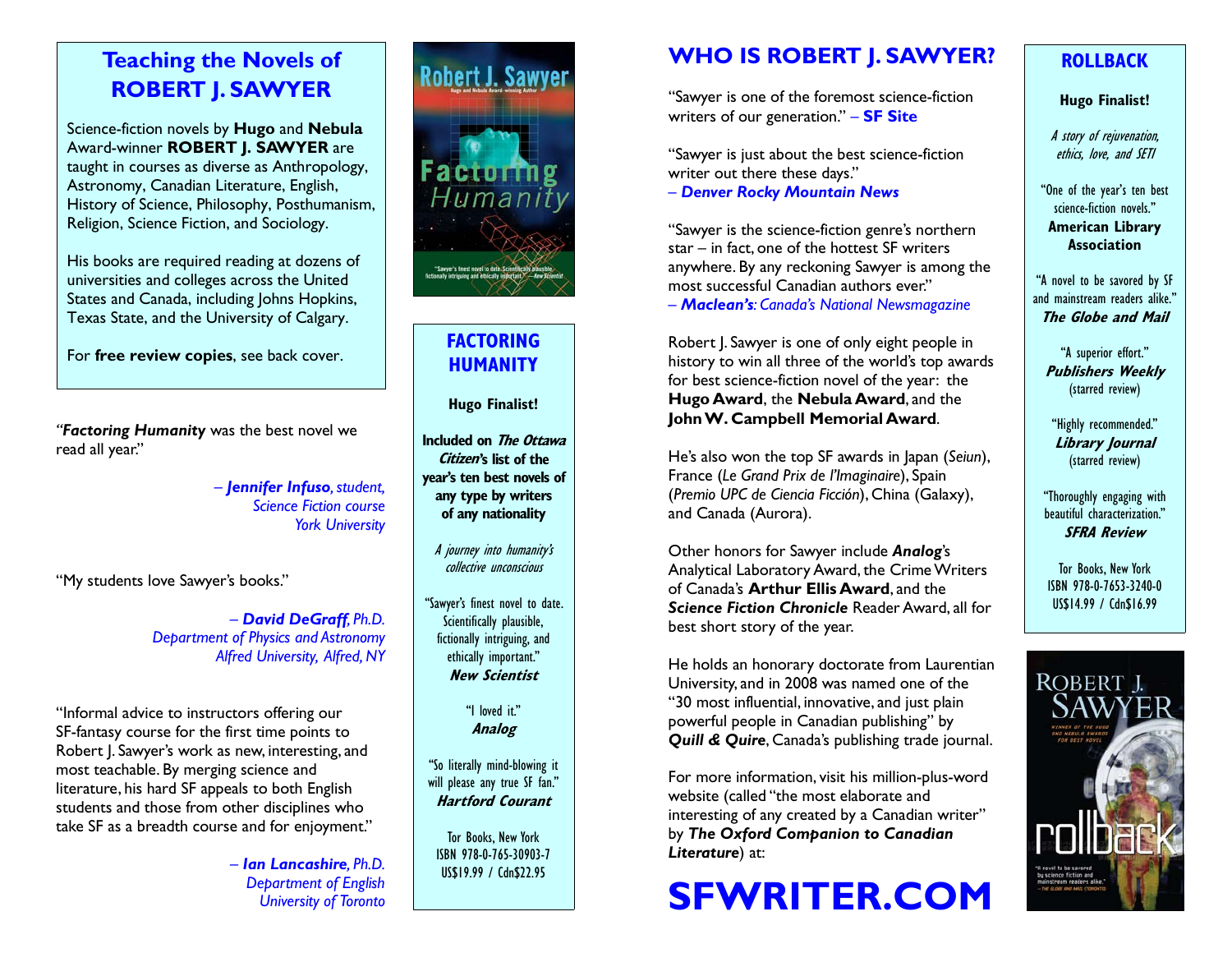"I took a survey at the end of my Religion in Science Fiction course, and *Calculating God* won out over titles like *The Three Stigmata of Palmer Eldritch*, *A Canticle for Leibowitz*, and *Out of the Silent Planet*."

> *— Kate S. Kelley Department of Religious Studies University of Missouri*

"As a teacher of Gifted and Talented students, I find Sawyer's novels invaluable. His well-crafted plots weave together characters and themes to produce books that inspire very rewarding and passionate classroom discussions. My students have devoured *everything* he has written. It is without reservation that I highly recommend the use of Sawyer's titles in your classroom."

> *— John Michalko Canandaigua Middle School Canandaigua, NY*

*"*I use *Calculating God* when teaching evolution to university-bound grade-12 students. I thank you for writing a book that I can use to challenge my students on the science, religion and philosophy front all at the same time."

> *— Siobhan WattersAscension of Our Lord Secondary School Mississauga, Ontario*

"*Rollback* is chock-full of interesting discussion points about biotechnology, gender, aging, and what it means to be human. Highly recommended."

> *— Fiona Kelleghan Science Fiction scholar University of Miami*



# **CALCULATING GOD**

**Hugo Finalist!** 

**Number One on the Locus Bestsellers list!** 

**Top-Ten Canadian National Bestseller!** 

An alien comes to Toronto looking for scientific proof for the existence of God

#### "Unusually thoughtful SF." **Publishers Weekly**

"A thoughtful narrative that does not shy away from confronting profound questions. How can you go wrong?" **The Globe and Mail** 

"Smoothly combines ethical questions and comical dialogue in a highly absorbing tale." **Booklist**

Tor Books, New York ISBN 978-0-7653-2289-0 US\$16.99 / Cdn\$18.99

"In the class I am taking, we are reading your brilliant novel *Hominids* and writing on the various social themes you have so realistically incorporated. I honestly did not read science fiction prior to this; now I am so excited to read more."

> *— Jackie Nelson, student, Lexington Community College Lexington, KY*



"I could see *Hominids* being used in a utopianliterature course or to represent the utopian subgenre in a science-fiction course, and obviously in anthropology and sociology courses. This novel could also be used in a religion or philosophy course. Its examining and questioning of such issues as our belief systems, organized religion, and ecological responsibility allows for many teaching possibilities. Recommended."

> *— Warren G. Rochelle, Ph.D. Department of English University of Mary Washington*

### **HOMINIDS**

#### **Hugo Winner!**

A parallel world in which Neanderthals survived to the present day and we did not

"Vintage hard SF, filled with ideas, both from science and from SF. I loved the read." **New York Review of Science Fiction** 

"A novel that appeals to both the intellect and the heart." **Publishers Weekly** 

"Real sense-of-wonder, clearly written, well-paced. The pages fly by. Full marks to Sawyer." **Interzone** 

"Amazingly well thought out. Highly recommended." **Slashdot**

Tor Books, New York ISBN 978-0-765-34500-4 US\$7.99 / Cdn\$9.99